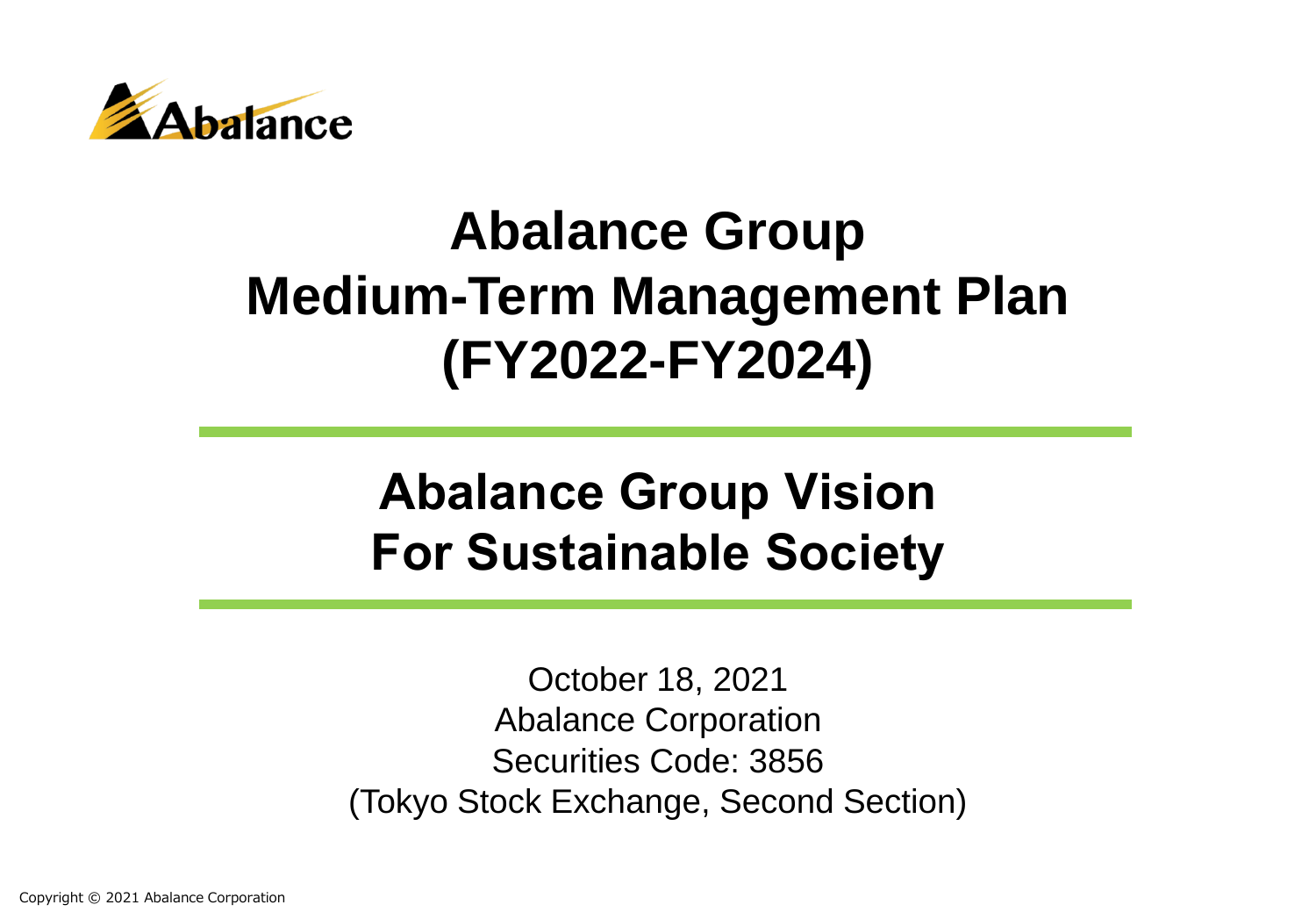# ■ **Abalance Group Vision For 2030**



## **♦ Corporate Philosophy: Best Values**

Through creating value with a primary focus on providing advanced products, operations and services, the Group continues to improve and enhance social life, thereby contributing to the sustainable development of society.

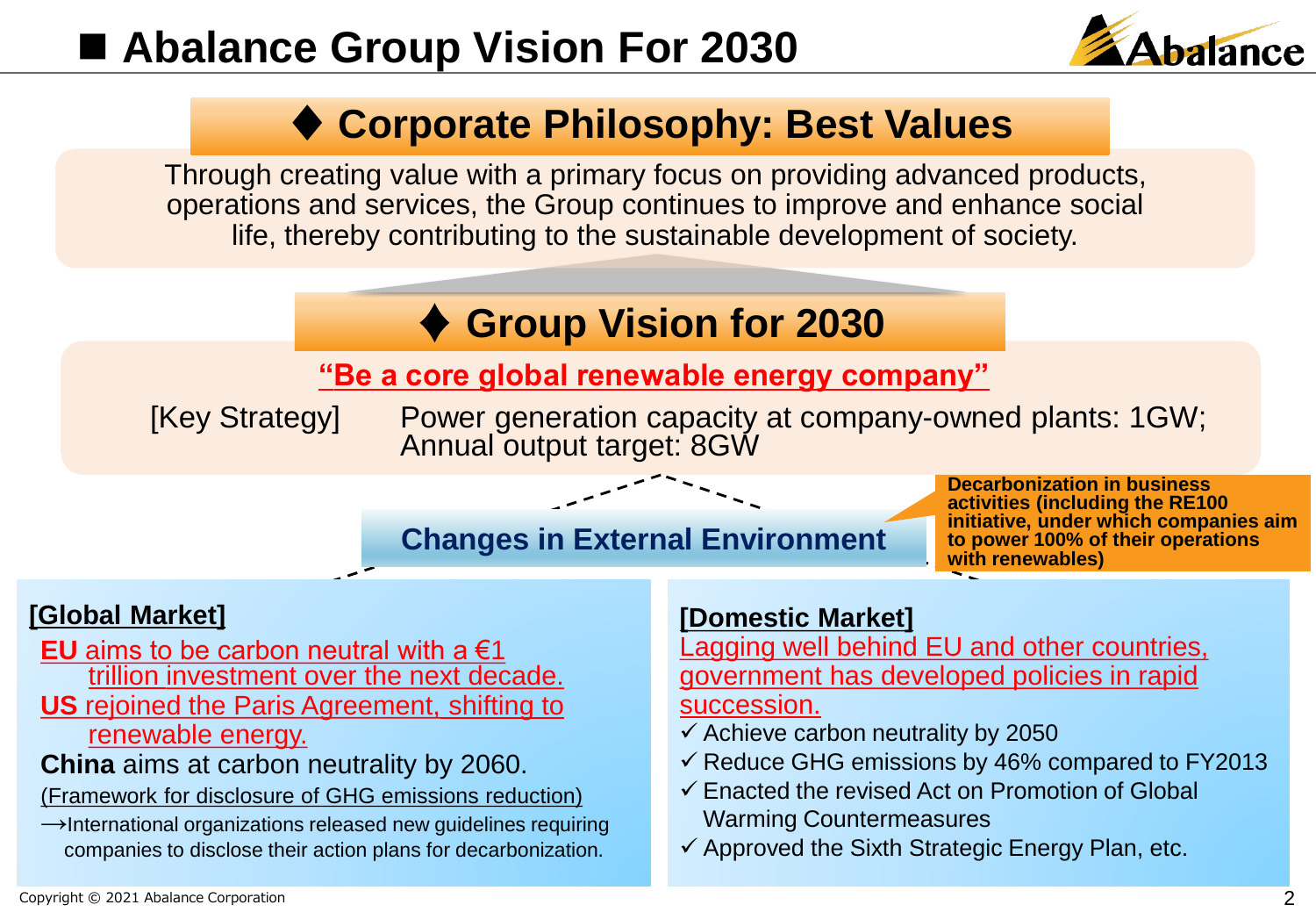# ■ Abalance Group's Growth Strategy



- Position the Medium-Term Management Plan (2022-24) as a kick-start for the Vision 2030, and
- Achieve sustainable growth and maximize the Group's corporate value with the solar panel manufacturing and green energy businesses as growth engines

The Medium-Term Management Plan (FY2022-FY2024) was drafted through a *backcasting approach* based on our roadmap for the ideal state in 2030.

### **Status of FY2021**

- Drastic increase in sales and profits due to newly consolidated VSUN in Vietnam
- Shift from solar power plant sales (flow-type) to a stocktype business model through plant ownership.

Kakuda and Onami Solar Power Plants started to sell electricity via power system interconnection.

■ Planning for new businesses responsible for future growth

### **Medium-Term Management Plan (FY2022-FY2024)**

- ◼ **VSUN's Financial Goals:**
	- Enhance sales channels for the initial expansion stage
	- Increase operating profit margin
	- Make capital expenditures
- Stock-type Business Model:
	- •Strengthen development capabilities
	- •Speed up development processes
	- •Promote plant ownership
- ◼ **Carbon Neutral Business:**
	- •Expansion of value-added products/services
	- •Establish a unique business model

### **Ideal State (Vision for 2030)**

Maximize corporate value

Be a core global renewable energy company

Contribute to achieving a decarbonized society

### **[Pillars of Growth Strategy]**

Domestic & overseas power generation capacity at companyowned plants: 1GW

+ Annual output target: 8GW

\* 1GW electric power corresponds to one nuclear power plant.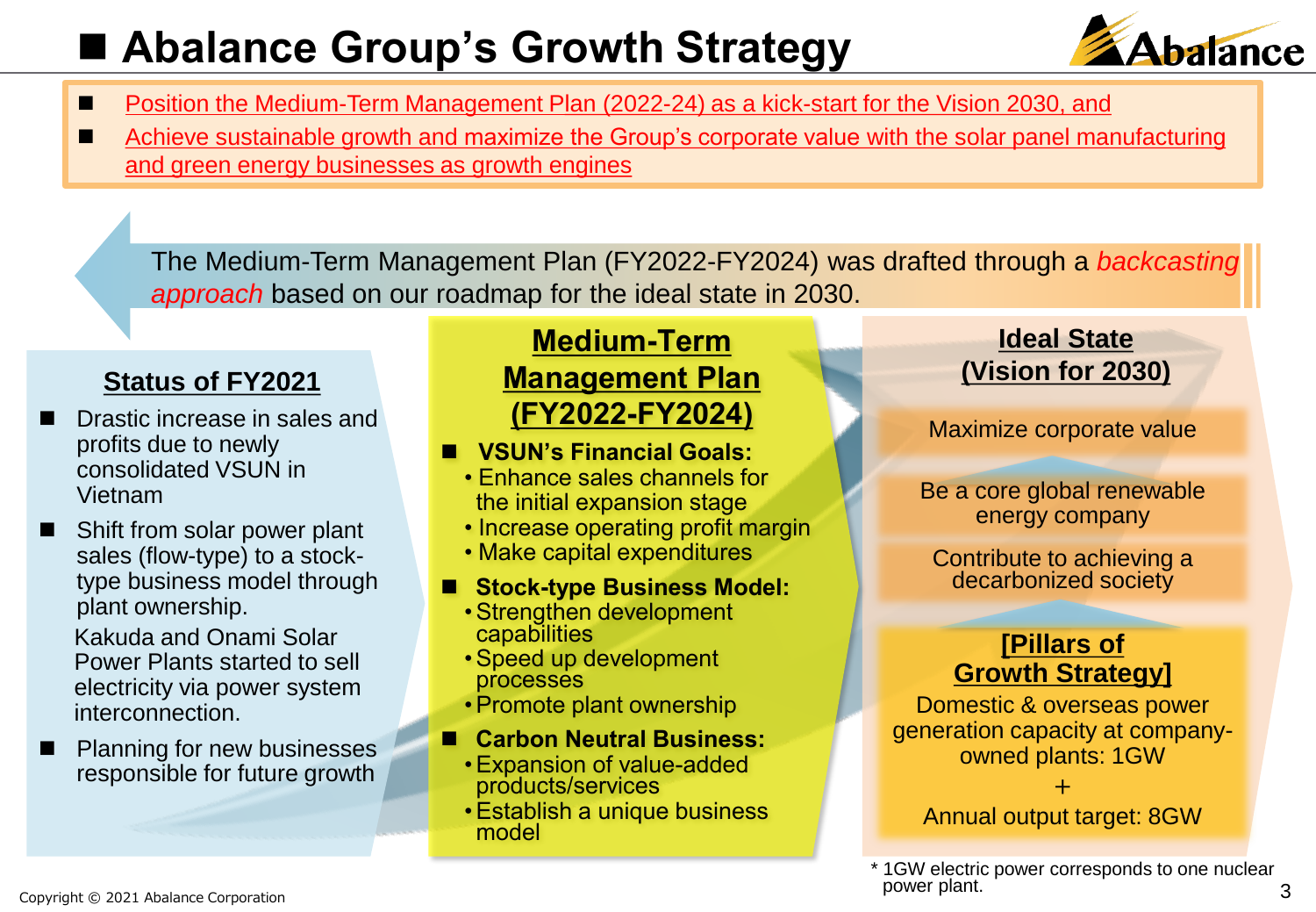### ◼ **Medium-Term Management Plan: 3-Year Budget Projections**



- Achieve consolidated net sales of ¥59 billion for the fiscal year ending June 30, 2024, **more than double the record in the fiscal year ended June 30, 2021**
- ◼ **Double operating profit and ordinary profit with VSUN as a growth engine**
- Stimulate growth through concentrated investments in the renewable energy field
	- $\rightarrow$  VSUN Production Capacity: 3.6GW; Domestic Investments: ¥45 billion (to realize 150MW power generation capacity owned by the Group)

#### [Medium-Term Management Plan: Budget Projections (FY2022-FY2024)] (Millions of yen)

|                          | <b>FY2021</b><br>(ACTL)                                                                           | <b>FY2022</b><br>(PROJ) | <b>FY2023</b><br>(PROJ) | <b>FY2024</b><br>(PROJ) | 4,000            | Domestic                        | Domestic                         |                  |   | 70,000 |
|--------------------------|---------------------------------------------------------------------------------------------------|-------------------------|-------------------------|-------------------------|------------------|---------------------------------|----------------------------------|------------------|---|--------|
| <b>Net sales</b>         | 26,901                                                                                            | 35,000                  | 48,000                  | 59,000                  | 3,500            | stock-type<br>Overseas<br>sales | flow-type<br>Operating<br>profit |                  |   | 60,000 |
| Overseas (= VSUN)        | 21,013                                                                                            | 25,000                  | 35,000                  | 42,000                  | 3,000            | Ordinary<br>profit              |                                  |                  |   | 50,000 |
| Domestic flow-type (*1)  | 4,401                                                                                             | 7,800                   | 9,700                   | 12,600                  | 2,500            |                                 |                                  |                  |   | 40,000 |
| Domestic stock-type (*2) | 1,487                                                                                             | 2,200                   | 3,300                   | 4,400                   | 2,000            |                                 |                                  |                  |   | 30,000 |
| <b>Operating profit</b>  | 1,361                                                                                             | 1,400                   | 2,400                   | 3,600                   | 1,500            |                                 |                                  |                  |   | 20,000 |
| <b>Ordinary profit</b>   | 1,269                                                                                             | 1,430                   | 2,000                   | 3,100                   | 1,000            |                                 |                                  |                  |   | 10,000 |
| Equity ratio             | 10.2%                                                                                             |                         |                         | 20.0%                   | 500              |                                 |                                  |                  |   |        |
| Return to shareholders   | Provide stable dividends balancing between<br>"returning profits" and "securing funds for growth" |                         |                         | $\mathbf 0$             | FY2021<br>(ACTL) | FY2022<br>(PROJ)                | FY2023<br>(PROJ)                 | FY2024<br>(PROJ) | 0 |        |

(\*1) Sales of power plants and products (panels, storage batteries, etc.), reuse/recycling and energy saving businesses, etc. conducted by domestic group companies are included.

(\*2) This refers to income from selling electricity generated at solar and wind power plants, stable earnings from O&M (Operation and Maintenance), and income-generating businesses which are the source of cash flows.

(KPI) Based on ROIC, ROA will be at least 3%, as we are currently shifting to a stock-type business model and will also implement a new business during this medium-term plan period.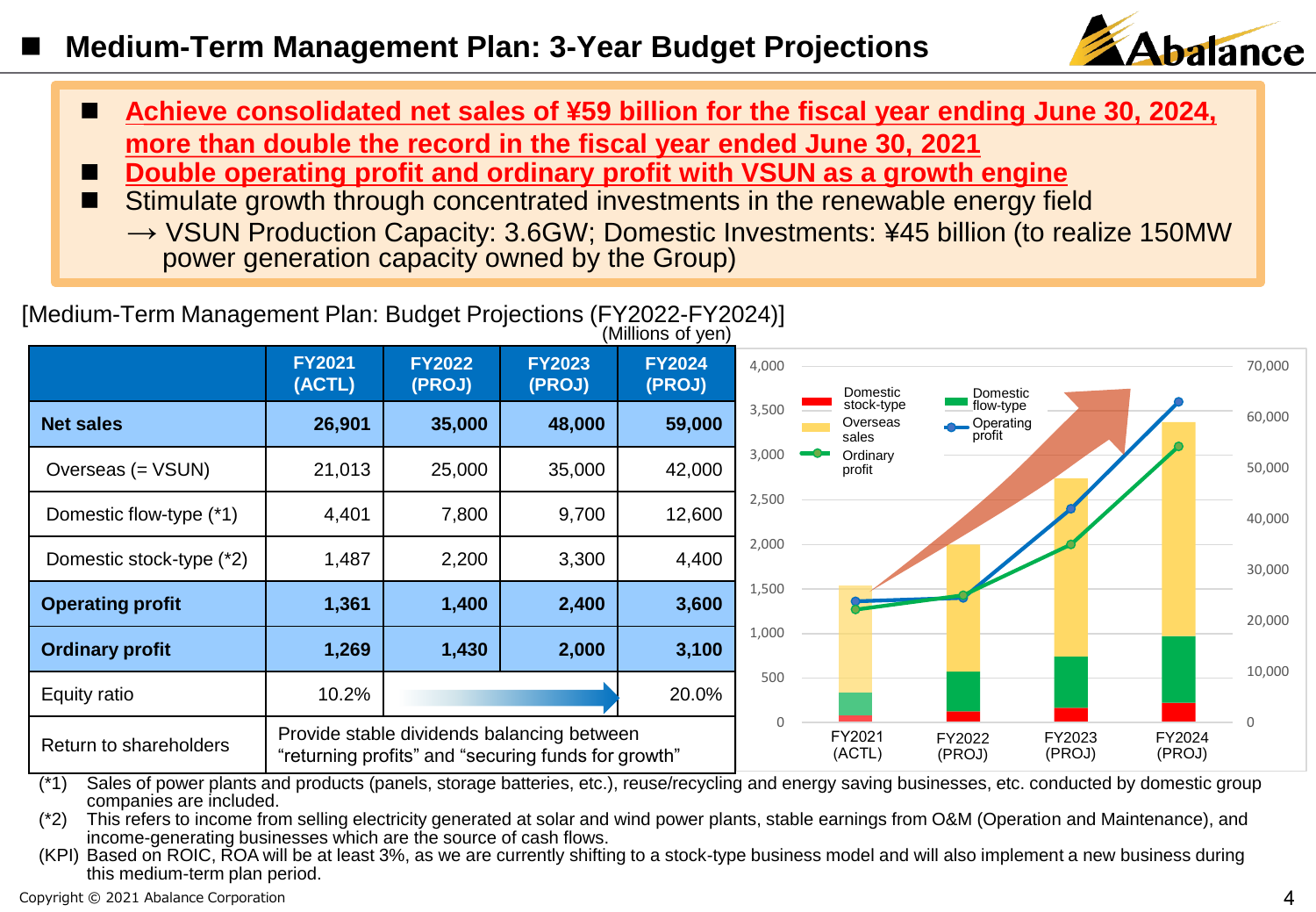# ■ Solar Panel Manufacturing Business (VSUN)



| ■ Consolidated net sales for the FY2024 expected to be more than double the record in the FY2021                       |
|------------------------------------------------------------------------------------------------------------------------|
| > The U.S. market mainly consisting of North America, and the European market have been growing in recent years,       |
| which is expected to contribute to increase in sales and is reflected in the three-year budget projections. (⇒Increase |
| in demand in Southeast Asia is an additional factor.)                                                                  |
| Gradual increase in operating profit margin expected (3.5% in FY2021 $\Rightarrow$ 6.0% in FY2024)                     |
| > Increase in profit margin will have a greater impact on profits according to increase in sales, which is expected to |
| result in cost reduction including ocean freight due to higher capacity utilization to handle increased orders.        |
| ■ Capital investment of 1GW capacity (\$12 million) expected over the next three years                                 |
| > Additional investment during the medium-term plan period to meet increased demand is expected, and capital           |

expenditures are to expand in FY2024 and beyond.

#### [Medium-Term Management Plan and Budget Projections (FY2022-FY2024)]

(Millions of yen unless otherwise specified)

|                            | <b>FY2021</b><br>(Actual) | <b>FY2022</b><br>(Projected) | <b>FY2023</b><br>(Projected) | <b>FY2024</b><br>(Projected) |
|----------------------------|---------------------------|------------------------------|------------------------------|------------------------------|
| <b>Net sales</b>           | 21,013                    | 25,000                       | 35,000                       | 42,000                       |
| <b>Operating profit</b>    | 731                       | 1,000                        | 1,900                        | 2,500                        |
| Operating profit margin    | 3.5%                      | 4.0%                         | 5.5%                         | 6.0%                         |
| Annual production capacity | 2.6GW                     |                              |                              | 3.6GW                        |
| Capital expenditures*      | \$13 million              |                              |                              | \$12 million                 |

\*Capital expenditures in the Third Plant: approximately ¥1.3 billion; operation started in July 2021

⇒Started producing cutting-edge 500W+/600W+ series panels mainly for Japan, Europe, and the US (Power generation exceeding 500W or 600W per panel)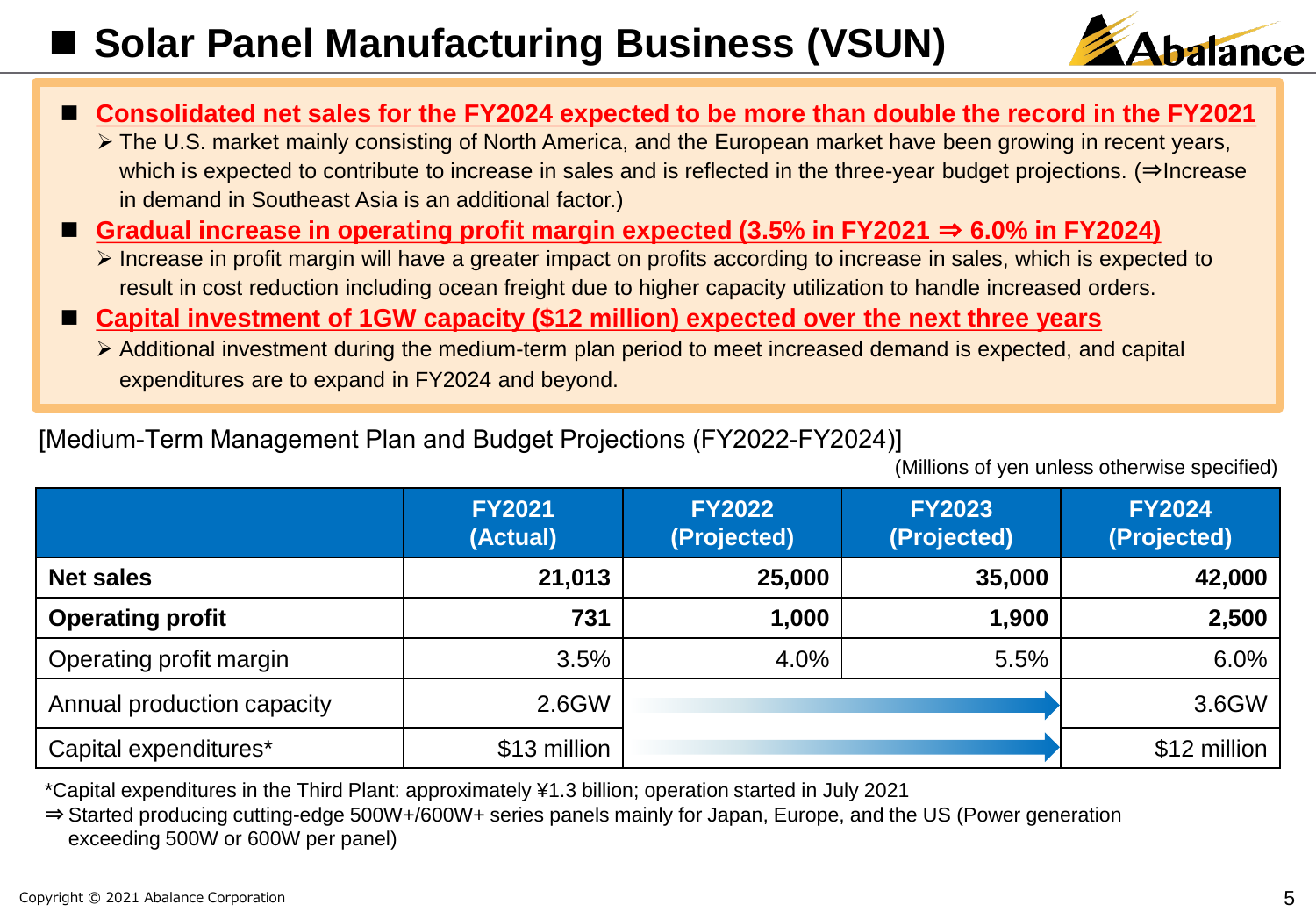## ◼ **Domestic Business: 5 Main Areas and Initiatives**



#### **1. Promote a stock-type business model**

- Paramount strategy for Group Vision 2030
- ⚫ Develop primarily extra high-voltage power generation to more than double the power generation capacity at companyowned plants (to 150MW)
- Promote M&A activities in order to expand in-house development & ownership (average development period: around two years)

#### **2. (Secondary) Power plant sales**

⚫ Push forward the sales in the secondary market, mainly of high- and low-voltage projects, to secure sales while making a shift to a stock-type business model (in-house development & ownership)

#### **3. Promote carbon neutral business**

- ⚫ Establish competitive, high value-added, on-site consumption schemes (PPA, etc.) to meet the needs of companies and municipalities to use renewable energy (RE100, etc.)
- ⚫ Expand service offerings such as provision of energy-saving equipment, consultation, etc. and strengthen competitiveness
- ⚫ Develop hydrogen-based energy storage systems at Birdy Fuel Cells LLC and promote reuse and recycling business at PV Repower Corporation

#### **4. Photocatalyst business/IT business**

- Aggressively promote the "Photocatalyst LIFE" business (franchisees/distributors) mainly for major real estate firms, hotels, large event venues, healthcare field (hospitals and nursing facilities), etc. (target: 500 companies in FY2024)
- Restructure the IT business while incorporating new fields through M&A

#### **5. Improve equity ratio**

⚫ Diversify funding sources (green bonds, fund schemes, use of trusts, etc.) and implement effective capital policies, keeping in mind that equity ratio decreases as the scale of development increases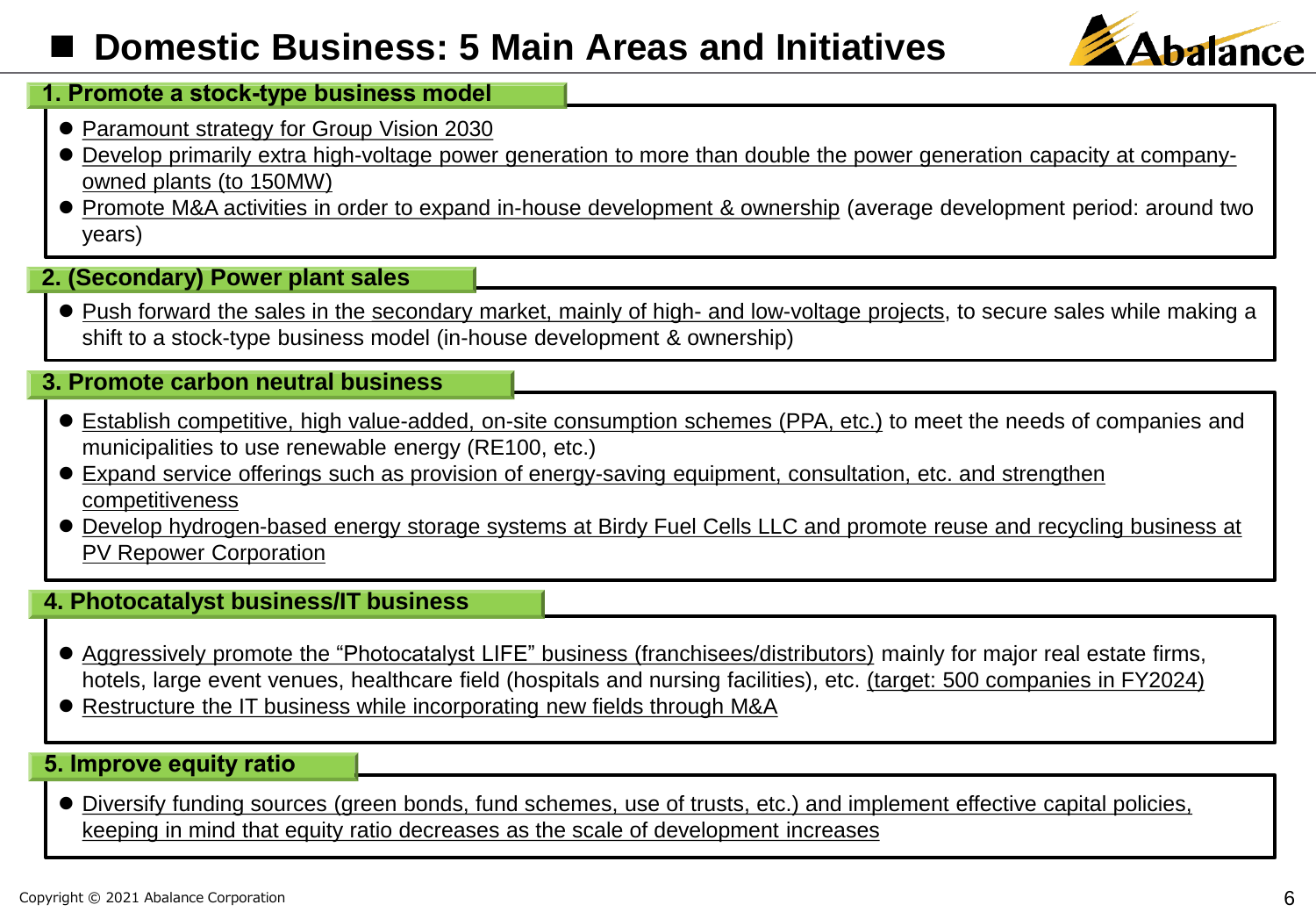# ■ **SDGs Initiatives (1/2)**



| Mapping                                                                                                                                                                                                                               | Abalance Group's Commitment                                                                                                                                                                                                                                                                                                                                                                                                                                                                                                                                                      |  |  |  |  |
|---------------------------------------------------------------------------------------------------------------------------------------------------------------------------------------------------------------------------------------|----------------------------------------------------------------------------------------------------------------------------------------------------------------------------------------------------------------------------------------------------------------------------------------------------------------------------------------------------------------------------------------------------------------------------------------------------------------------------------------------------------------------------------------------------------------------------------|--|--|--|--|
| <b>9 INDUSTRY, INNOVATION</b><br><b>9</b> AND INFRASTRUCTURE<br>AFFORDABLE AND<br>CLEAN ENERGY<br>$\frac{1}{\sqrt{2}}$<br>SUSTAINABLE CITIES<br><b>12 RESPONSIBLE</b><br><b>AND PRODUCTION</b><br>$\mathbf{A}$<br>13 GLIMATE<br>Egypt | CO <sub>2</sub> Emissions Reduction / Global Warming Prevention<br>• Green energy business result (total): 3,440MW<br>$\bullet$ CO <sub>2</sub> emissions reduction (total): approximately 2 million tons<br>Solar panel manufacturing and VSUN plant management (production<br>capacity: 2.6GW)<br>• Hybrid power generation in Cambodia through the Joint Crediting Mechanism<br>(JCM)<br>Development of a hydrogen-based energy storage system<br>$\bullet$<br>• Recycling and reuse of solar panels (effective use of resources)<br>Issuance of SDGs private placement bonds |  |  |  |  |

### **<Development Cases>**

The Group is promoting ownership of power plants developed by the Group, thereby realizing a sustainable decarbonized society.



**Dai Dung An Ha Factory roof top (Thang Long Power) (Global Green Energy Business, WWB Corporation) Vietnam Sunergy Joint Stock Company (VSUN)**



**Kunisaki Solar Power Plant (developed by VALORS inc.)**

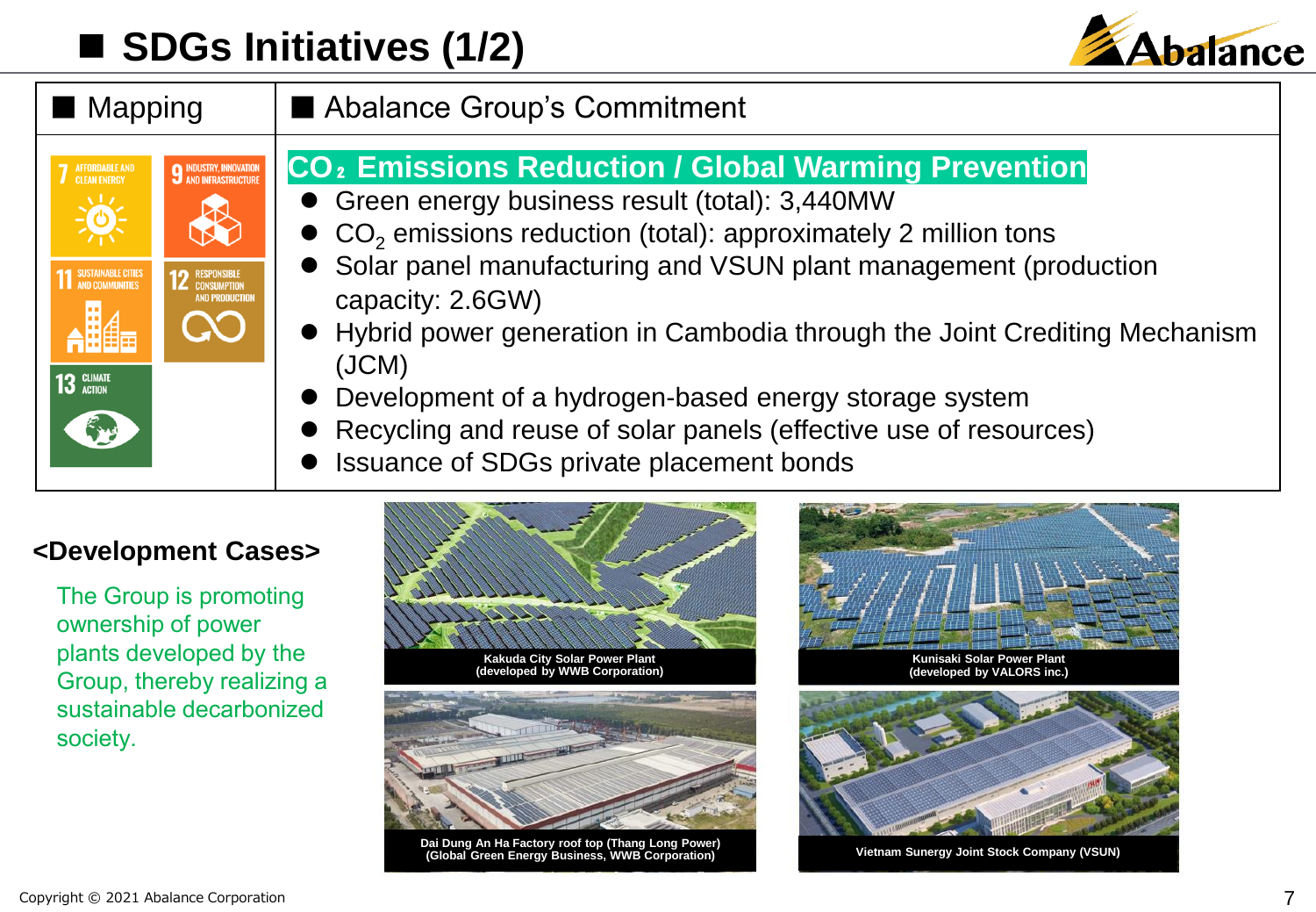# ■ **SDGs Initiatives (2/2)**



| ■ Mapping                                                                                                                                       | Abalance Group's Commitment                                                                                                                                                                                                                                                                                                                                                                                                              |  |  |  |  |  |
|-------------------------------------------------------------------------------------------------------------------------------------------------|------------------------------------------------------------------------------------------------------------------------------------------------------------------------------------------------------------------------------------------------------------------------------------------------------------------------------------------------------------------------------------------------------------------------------------------|--|--|--|--|--|
| 2 ZERO<br>4 <sup>QUALITY</sup><br>$\mathcal{S}$<br><b>17</b> PARTNERSHIPS<br>RESPONSIBLE<br>CONSUMPTION<br>$\partial\!\beta\!$                  | Solar sharing and commitment to agriculture<br><b>Construction of Mega Solar Sharing Power Plant</b><br><b>Provide Solar Sharing Package</b><br>Development of power-generating plastic greenhouses "Maxar® EneZone," etc.<br>Provide support and technical sponsorship for social activities and events (Peace On<br>Earth, Earth Day, etc.)                                                                                            |  |  |  |  |  |
| <b>3</b> GOOD HEALTH<br><b>11 SUSTAINABLE CITIES</b><br><b>13</b> GLIMATE<br><b>RESPONSIBLE</b><br>CONSUMPTION<br>ND PRODUCTIO<br>$\rightarrow$ | <b>Healthcare business</b><br>"Photocatalyst LIFE" business<br>Contribute to the "creation of a future city" that produces zero GHG emissions<br>-<br>Provide lasting effects of air purification, anti-fouling, etc.<br>$\qquad \qquad -$<br>Development of the antibacterial and antiviral spray "blocKIN"<br>$\bullet$<br>Reactive even to fluorescent light (visible light responsive) and 99.9% antibacterial and<br>—<br>antiviral |  |  |  |  |  |



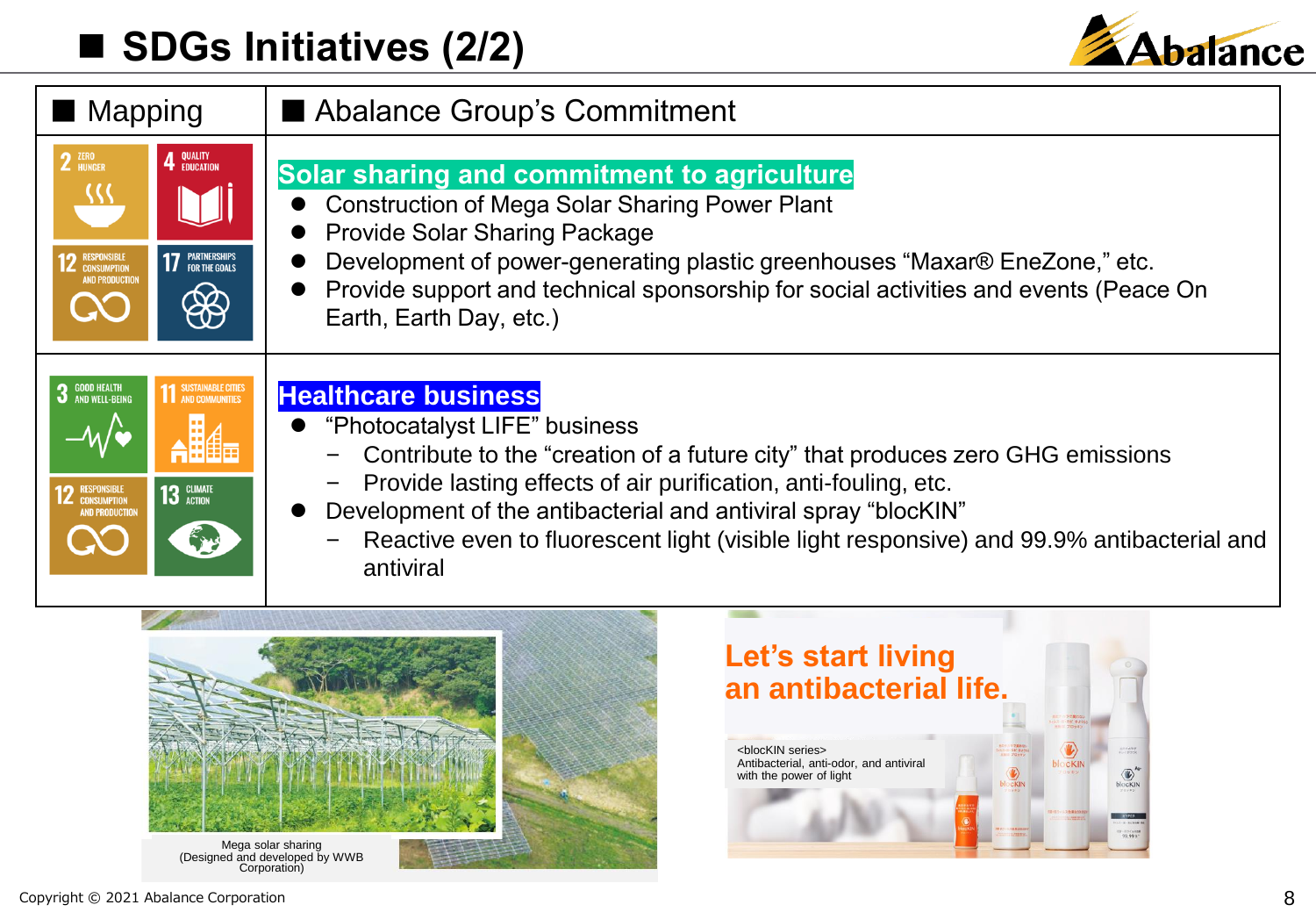

## [Abalance] Transition to new market segments

- ➢ The Group is aiming to transition to the "Prime Market" without delay.
	- We have confirmed that the Group fulfills the requirements for the Standard Market, based on the notification of the results of its initial assessment from the Tokyo Stock Exchange.
	- We believe that the transfer to the "Prime Market" will enhance our corporate value and contribute to attracting excellent human resources in the energy sector which is undergoing remarkable technological innovation.

### [VSUN] IPO in Vietnam

- ➢ VSUN is going public on "UPCoM" in Vietnam during the FY2022.
- $\triangleright$  The Group is aiming to be listed on the Hanoi Stock Exchange or the Ho Chi Minh Stock Exchange, which are the main markets in Vietnam, after going public on "UPCoM".
	- We are currently in the process of coordinating with local authorities and securities companies.
	- ⃰ VSUN will continue to be included in the scope of consolidation of the Group.